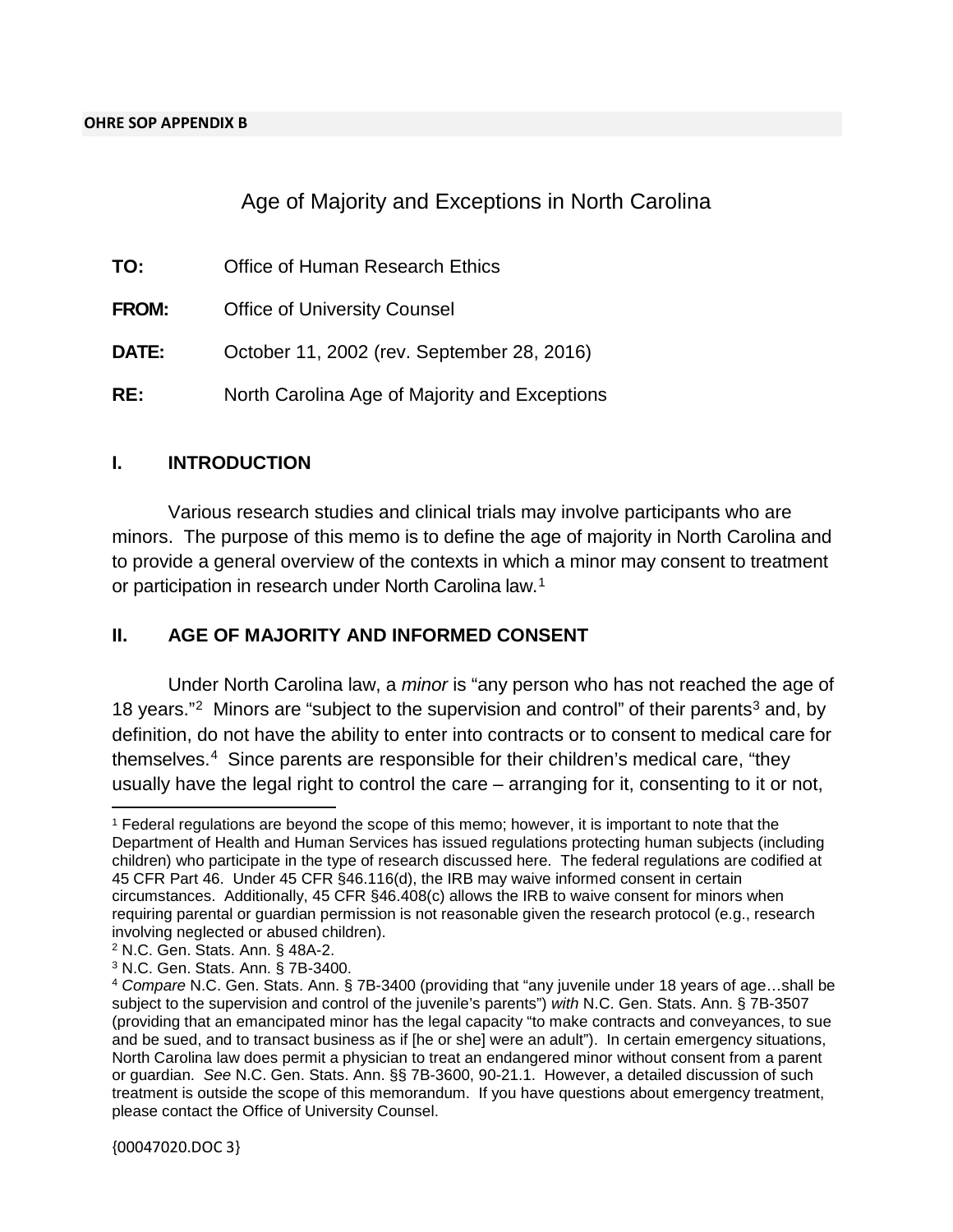and paying for it."<sup>5</sup> It is our understanding that a minor who is a parent has the same rights to control the medical care received by his or her child as a parent who has reached the age of majority.[6](#page-1-1)

We are not aware of any North Carolina cases or statutes that specify whether minors can give consent to participate in research. Notably, however, regulations governing research often require investigators to obtain the consent of a minor's parent(s) or guardian before enrolling the minor in a research study.<sup>7</sup> This requirement applies even if the minor's parent is a minor. In some cases, therefore, a parent could give consent for his or her child to participate in a research study but could not participate in the same study without permission from his or her parents.

## **III. EXCEPTIONS**

# **A. Certain Medical Conditions**

Under certain, limited circumstances, a minor can give effective consent to receive non-emergency medical care from a physician licensed to practice in North Carolina.[8](#page-1-3) More specifically, any minor can consent to receive a licensed physician's services for the "prevention, diagnosis and treatment of (i) venereal disease and other diseases reportable under N.C. Gen. Stat. § 130A-135, (ii) pregnancy, (iii) abuse of controlled substances or alcohol, and (iv) emotional disturbance."[9](#page-1-4)

# **B. Emancipation**

Emancipation alters the legal status of a minor, rendering the minor an adult for most purposes and relieving his or her parents of their legal rights and duties with respect to him or her.<sup>10</sup> In order to petition for emancipation, a minor must be at least 16

<span id="page-1-0"></span>l <sup>5</sup> Health Care for Pregnant Adolescents: A Legal Guide for Healthcare Providers, Anne Dellinger and Arlene M. Davis, UNC-Chapel Hill Institute of Government at 1 (Sept. 14, 2001).

<span id="page-1-1"></span><sup>6</sup> *See, e.g., id.* at 9-10.

<span id="page-1-2"></span><sup>&</sup>lt;sup>7</sup> As an example, state regulations governing the use of radiation in human subjects research require that the researchers obtain informed consent even if the research is not subject to a federal informed consent requirement. 10A N.C. Admin. Code 15 .0305(b), (c). Also worth noting is a state regulation providing that a minor who resides in a state mental health facility may *refuse* to participate in any research project even if he or she could not have given his or her *consent* to participate. 10A N.C. Admin. Code 28A .0306(b). *See also, e.g.*, 45 CFR Part 46.

<span id="page-1-3"></span><sup>&</sup>lt;sup>8</sup> As noted above, consent for emergency medical care is beyond the scope of this memo.

<span id="page-1-4"></span><sup>9</sup> N.C. Gen. Stats. Ann. § 90-21.5(a), (b).

<span id="page-1-5"></span><sup>10</sup> N.C. Gen. Stats. Ann. § 7B-3507. An emancipated minor remains subject to laws that impose restrictions based on age, such as laws prohibiting the sale of tobacco products to minors and the sale of alcohol to persons under the age of 21. *See* Sarah DePasquale, *Juvenile Emancipations*, ON THE CIVIL SIDE: A UNC SCHOOL OF GOVERNMENT BLOG (December 16, 2015, 11:12 AM), [http://civil.sog.unc.edu/juvenile-emancipations/.](http://civil.sog.unc.edu/juvenile-emancipations/)